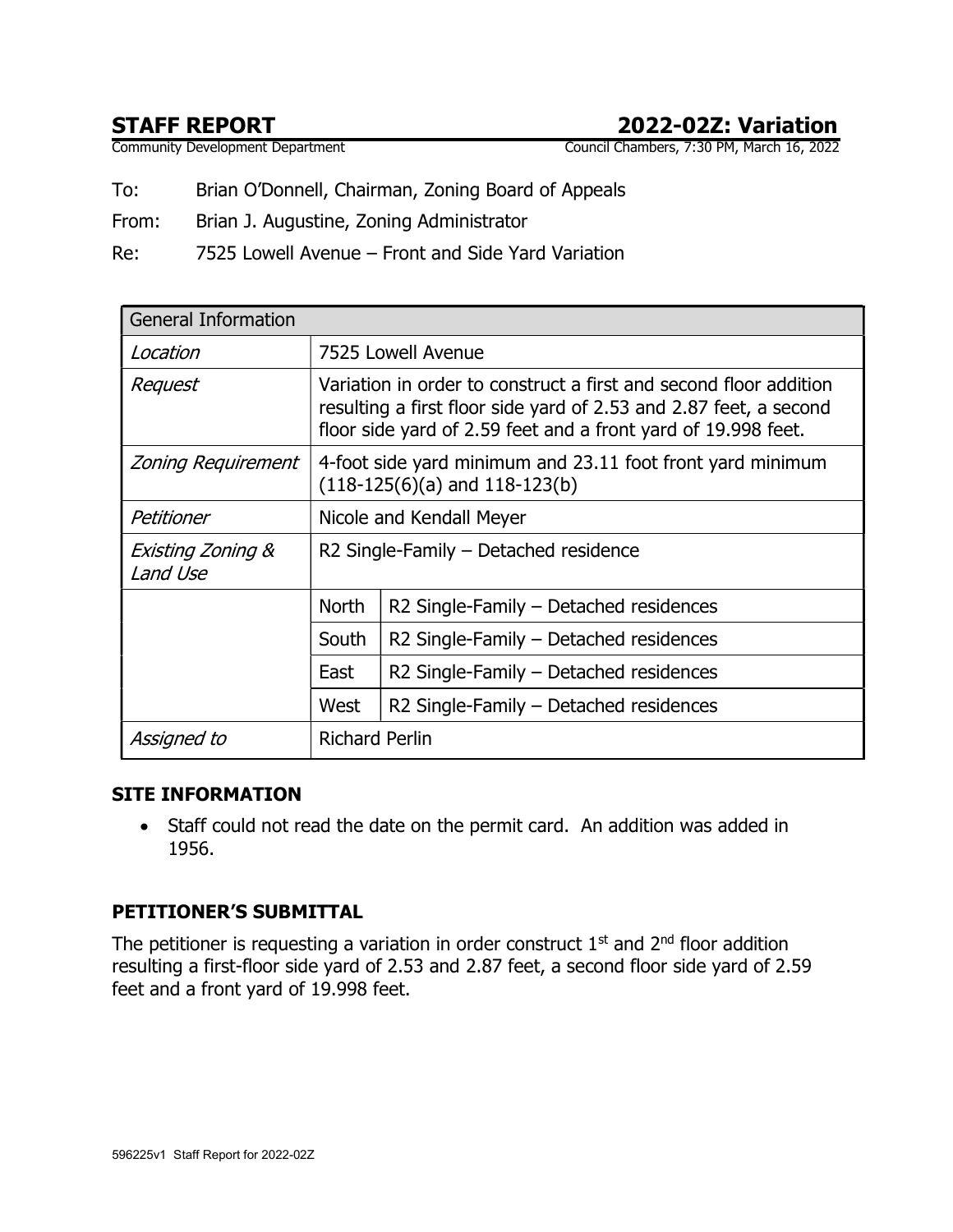#### APPEARANCE COMMISSION

The petitioner has not appeared before the Appearance Commission for this project.

## STAFF ANALYSIS

Staff Comment and Review sheets were sent to all pertinent departments. The Community Development Department and Forestry Division were the only department/divisions to comment.

#### Forestry Division

Forestry Division has no objections of the petitioner's request. A tree survey will be required, a tree removal permit required for any trees to be removed and tree protection will need to be provided.

#### Community Development Department

The Community Development Department reviewed this as two requests. The front yard request and the side yard request.

Staff has no objections to the petitioner's request to construct a second-floor addition above the existing attached garage resulting in the continuation of the existing 19.998 foot front yard. The setback is far enough from the front lot line that it should not negatively impact any of the neighbors.

The petitioner is proposing to demolish a one-story addition in the rear yard that currently has a 4-foot setback from the south side lot line. They want to then build a 1<sup>st</sup> floor addition with a 2.53-foot setback and then a 2<sup>nd</sup> floor addition with a 2.59-foot setback. A covered porch with a 2.87-foot setback is also proposed.

Staff understands the existing building is non-conforming and does not meet the current side yard requirement. Staff is opposed to demolishing an addition that meets the setback requirement to construct an addition that will be less than 3 feet from a side lot line. This proposed addition would be closer to the side lot line than a detached garage in a rear yard.

The windows on the south elevation that are less than 3 feet from the property line would need to be removed because they violate Section 302 of the 2012 IRC.

#### STAFF RECOMMENDATION

Based on the proposed Findings of Fact, Staff recommends the following:

1. The proposed  $2<sup>nd</sup>$  floor addition above the garage resulting in a 19.998-foot front yard be granted.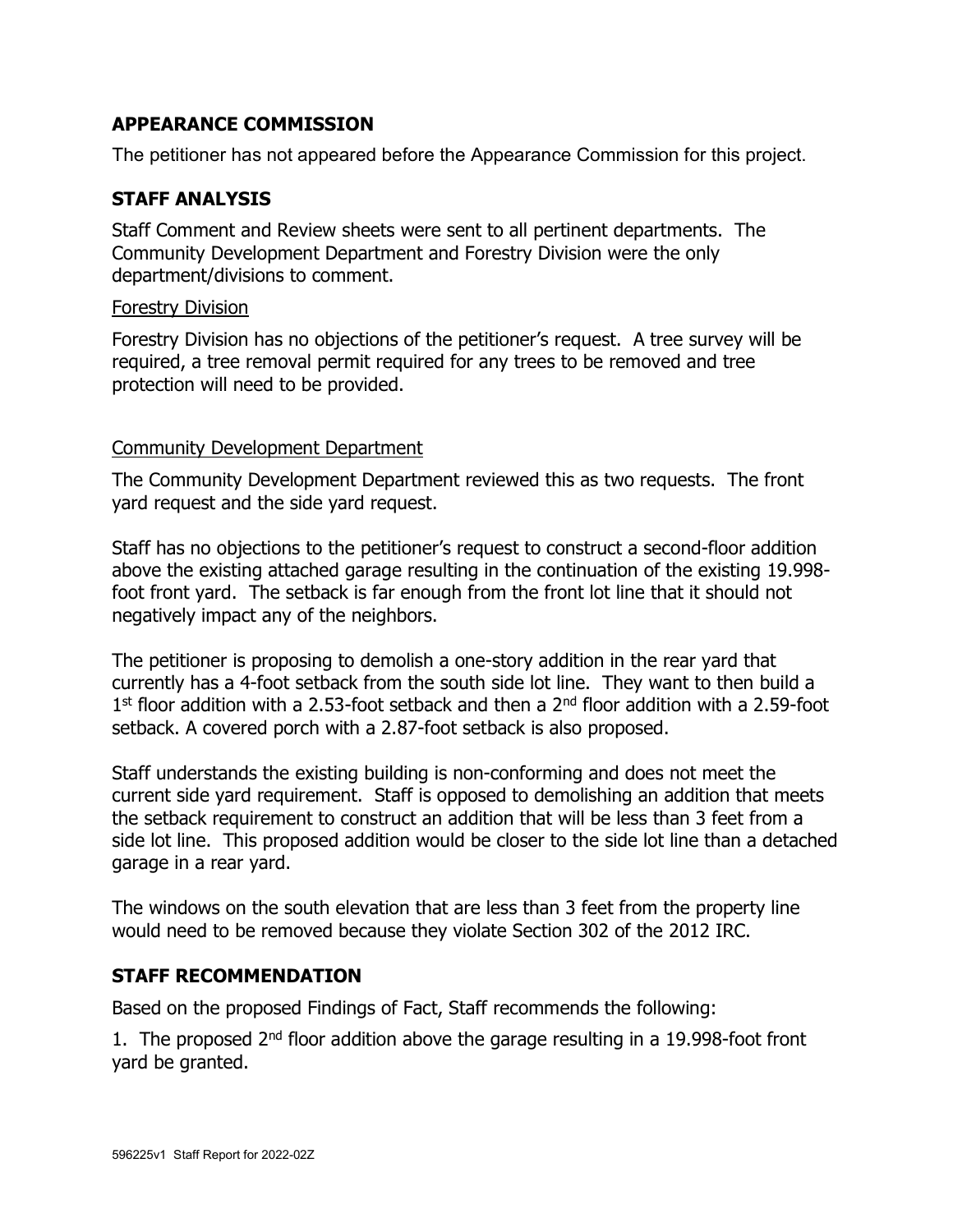2. The proposed  $1<sup>st</sup>$  floor addition resulting in a 2.53 and 2.87 foot setback and the proposed 2<sup>nd</sup> floor resulting in 2.59 foot setback be denied.

## **ATTACHMENTS**

- 1. Proposed Findings of Fact
- 2. Page 48 of International Building Code.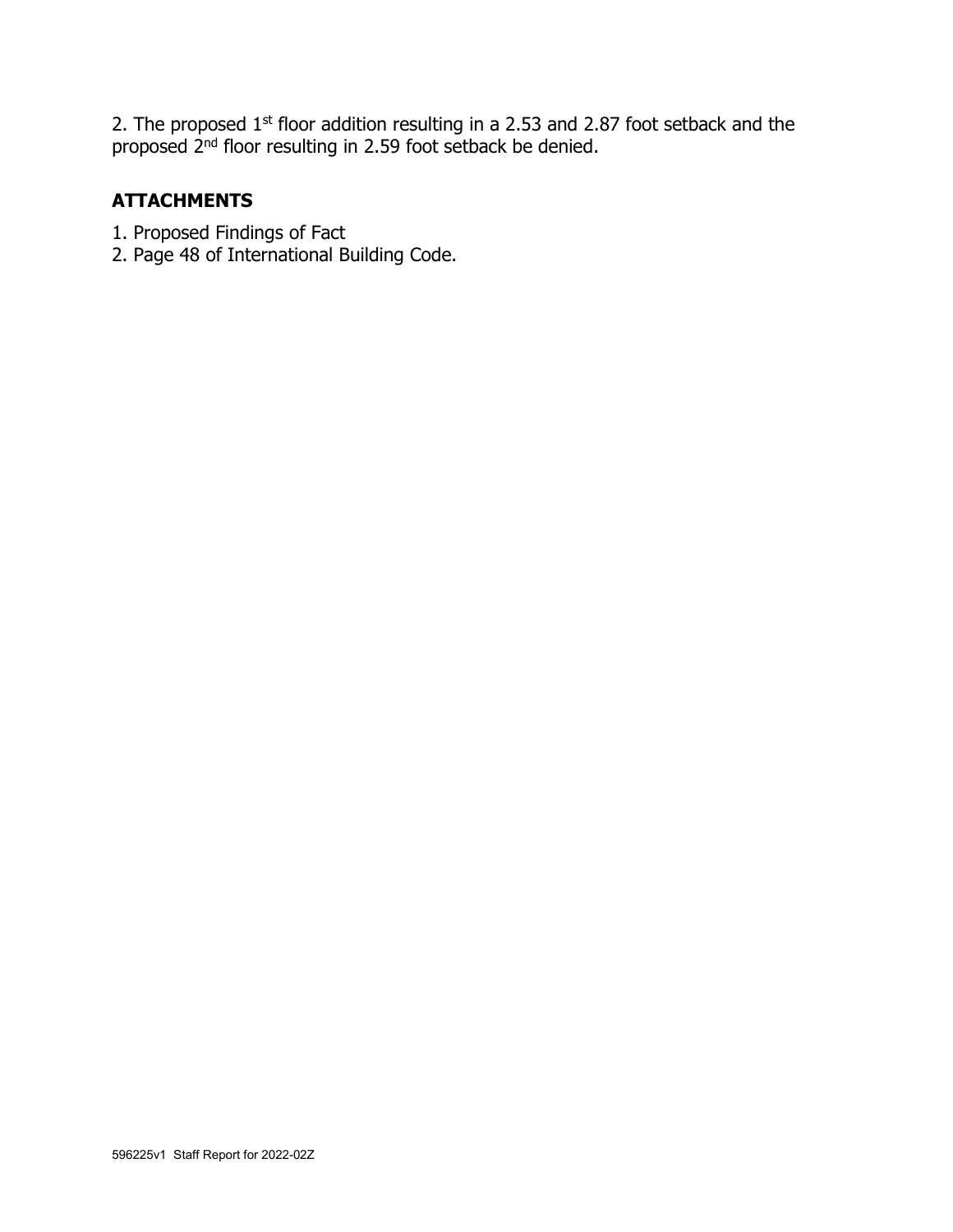# Proposed Findings of Fact 2022-02Z: Variation

Community Development Department Council Chambers, 7:30 PM, March 16, 2022

| $\mathbf{1}$   | Consideration | Limitation on the use of the property due to physical, topographical, and<br>geologic features.                                                        |  |  |  |
|----------------|---------------|--------------------------------------------------------------------------------------------------------------------------------------------------------|--|--|--|
|                | Finding       | There are no limitations on the property due to physical, topographical or<br>geologic features.                                                       |  |  |  |
| $\overline{2}$ | Consideration | The applicant can demonstrate that without a variance there can be no<br>reasonable use of the property.                                               |  |  |  |
|                | Finding       | Staff feels the applicant can clearly have a reasonable use of the property<br>without a variation.                                                    |  |  |  |
| 3              | Consideration | The granting of the variance is not based solely on economic reasons.                                                                                  |  |  |  |
|                | Finding       | The variance request appears to be based on the desire to increase the<br>floor area of the residence.                                                 |  |  |  |
| $\overline{4}$ | Consideration | The necessity for the variance was not created by the property owner.                                                                                  |  |  |  |
|                | Finding       | Staff feels the necessity for the variance for the side yard was clearly<br>created by the owner.                                                      |  |  |  |
| 5              | Consideration | The variance requested is the minimum variance necessary to allow<br>reasonable use of the property.                                                   |  |  |  |
|                | Finding       | Staff feels the variance requested is not the minimum necessary to allow for<br>reasonable use of the property.                                        |  |  |  |
| 6              | Consideration | The granting of the variance will not be injurious to the public health,<br>safety, or welfare.                                                        |  |  |  |
|                | Finding       | Staff feels the granting of the variance most likely will not be injurious to<br>health, safety or welfare.                                            |  |  |  |
| $\overline{7}$ | Consideration | The property subject to the variance request possesses one or more unique<br>characteristics generally not applicable to similarly situated properties |  |  |  |
|                | Finding       | The only uniqueness is that the building has non-conforming setbacks.                                                                                  |  |  |  |